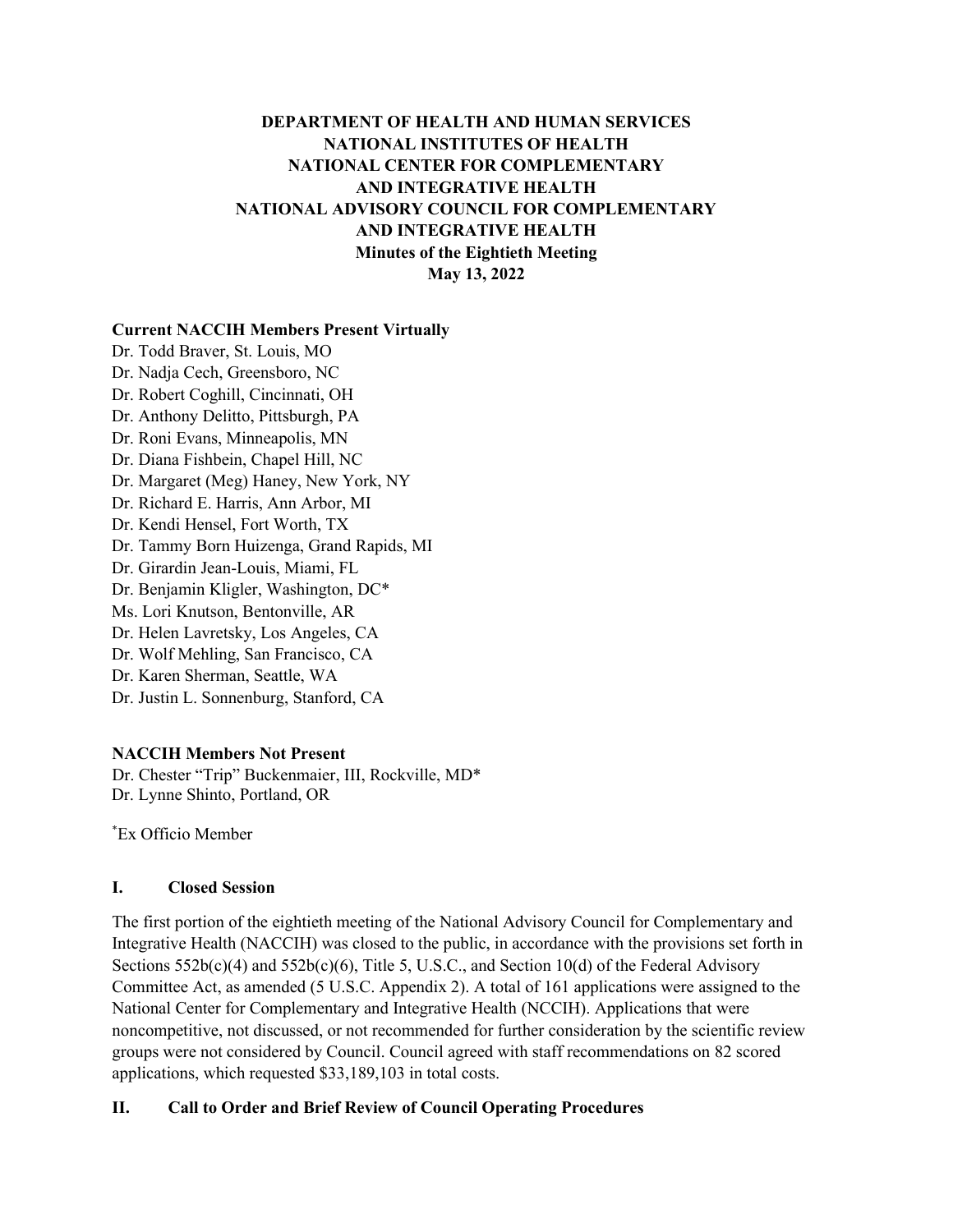Dr. Partap Khalsa, NACCIH Executive Secretary, convened the open session at 11:40 a.m. ET. The minutes of the January 2022 Council meeting were approved unanimously. Dr. Khalsa noted that oral public comments cannot be given during this virtual meeting, but written comments can be submitted to him by email (Partap.Khalsa@nih.gov) or postal mail (address on the NCCIH website) within 15 days after the meeting. Comments must be under 700 words. The comments will be provided to Council members.

# **III. NCCIH Director's Welcome and NCCIH Report**

Dr. Helene M. Langevin, director of NCCIH, welcomed three new program directors in the NCCIH Division of Extramural Research (DER): Drs. Sekai Chideya, Beda Jean-Francois, and Alex Tuttle. She announced that Dr. Miroslav "Misha" Bačkonja is now the acting clinical director of the Division of Intramural Research (DIR) and thanked Dr. Maryland Pao, who had served as NCCIH's acting clinical director since 2020.

NCCIH's budget increased 3.4 percent in fiscal year (FY) 2022. The FY 2022 President's budget had called for a substantial funding increase for NCCIH for pain research, but this did not come to fruition. The FY 2023 President's budget request includes a \$26 million increase for pain research, but it may not be approved.

Three U24 awards have been made for research networks on the neural mechanisms of force-based manipulation; NCCIH and the National Institute of Neurological Disorders and Stroke are funding these networks. The first embedded clinical trial in the All of Us program, the Nutrition for Precision Health study, has been funded; more such ancillary studies are expected.

Dr. Langevin highlighted multiple publications by current and former members of the DIR, including Drs. Richard Nahin, Lauren Atlas, and Laura Case. She also discussed the following studies:

- An analysis of data from the Ginkgo Evaluation of Memory Study that indicated that neighborhood greenspace exposure has a protective effect against dementia risk in older adults [\(pubmed.ncbi.nlm.nih.gov/35033073;](https://pubmed.ncbi.nlm.nih.gov/35033073/) funded by the National Institute on Aging and U.S. Environmental Protection Agency)
- A small study showing that gut microbiome diversity and abundance correlate with gray matter volume in older adults with depression [\(pubmed.ncbi.nlm.nih.gov/35206594;](https://pubmed.ncbi.nlm.nih.gov/35206594/) partially funded by NCCIH)
- A clinical pharmacokinetic assessment of kratom in healthy adults, which provides background for future studies on its possible use in managing opioid withdrawal and on its safety [\(pubmed.ncbi.nlm.nih.gov/35335999;](https://pubmed.ncbi.nlm.nih.gov/35335999/) partially funded by NCCIH)
- A clinical trial of the Mindfulness-Oriented Recovery Enhancement (MORE) intervention for co-occurring opioid misuse and chronic pain, which had positive results [\(pubmed.ncbi.nlm.nih.gov/35226053;](https://pubmed.ncbi.nlm.nih.gov/35226053) funded by the National Institute on Drug Abuse)

NCCIH has issued a request for information on identification of a set of determinants for whole person health. Current funding opportunity announcements (FOAs) include the NIH Pragmatic Trials Collaboratory (formerly the NIH Health Care Systems Research Collaboratory) FOA for pragmatic and implementation trials of embedded interventions; a Notice of Special Interest on mental, emotional, and behavioral health preventive interventions in school settings; and several NCCIH administrative supplements [\(NOT-AT-22-010,](https://grants.nih.gov/grants/guide/notice-files/NOT-AT-22-010.html) [NOT-AT-21-013,](https://grants.nih.gov/grants/guide/notice-files/NOT-AT-21-013.html) and [NOT-AT-21-014\)](https://grants.nih.gov/grants/guide/notice-files/NOT-AT-21-014.html).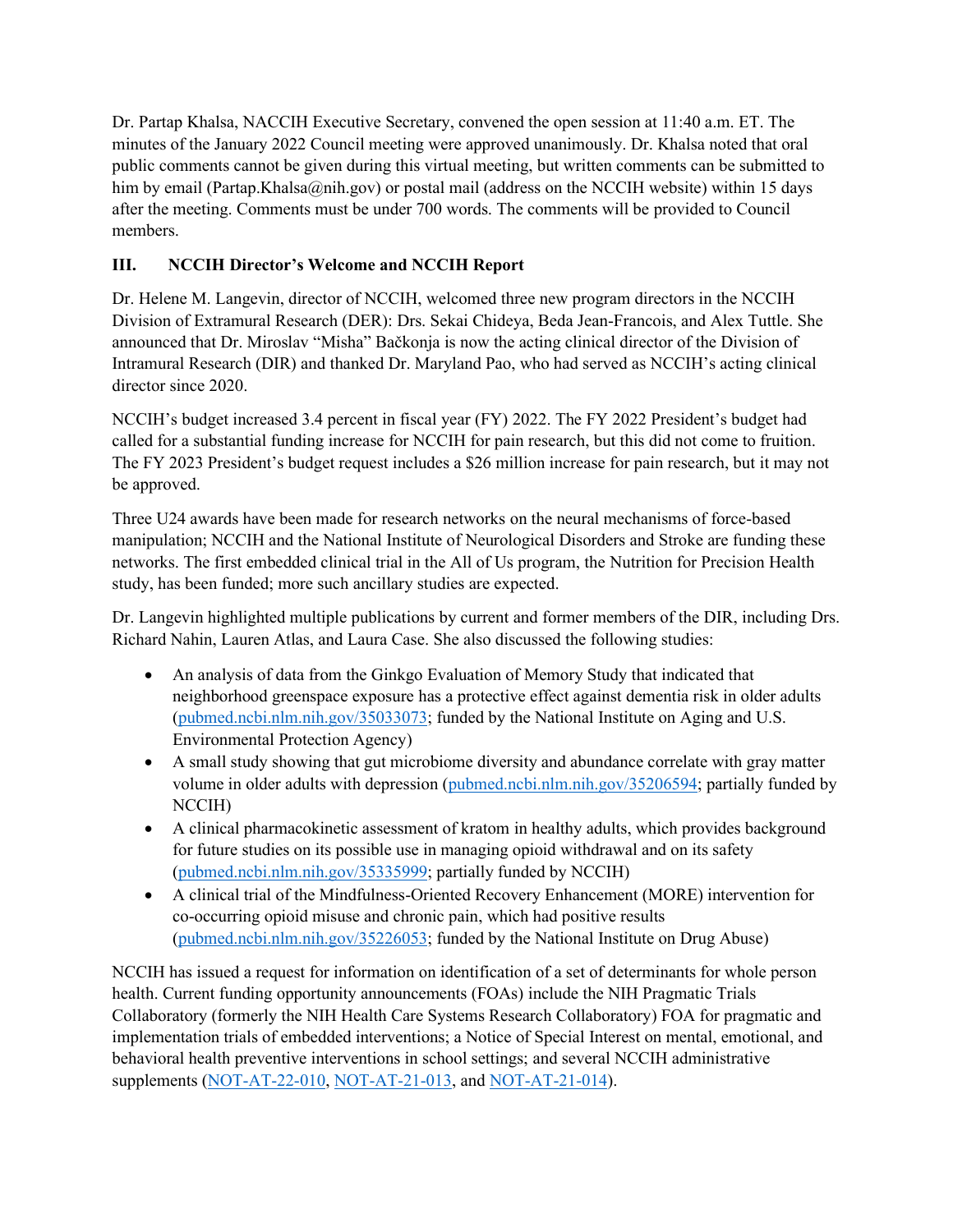Recent events include an NCCIH hot topic webinar on structural racism and discrimination and whole person health and the first of three talks in the spring 2022 Integrative Medicine Research Lecture Series (IMLS). A recent workshop on precision probiotic therapies, led by NCCIH and the Office of Dietary Supplements (ODS), attracted widespread interest, with 9 other NIH Institutes, Centers, and Offices participating; 2,000 viewers on the first day; and 1,500 viewers on the second day. Two additional IMLS lectures and several presentations by NCCIH staff at the 2022 International Congress on Integrative Medicine and Health are scheduled soon. Dr. Langevin asked Council members for their thoughts on holding the next Council meeting in a hybrid format, where Council members could choose to attend in person or remotely. She also mentioned that she participated in a Congressional briefing with two members of Congress who are cochairs of the integrative health conference, where she discussed whole person health and the importance of chronic stress.

**Discussion:** Dr. Cech noted the theme of interconnectivity throughout Dr. Langevin's presentation and said it is exciting to see the results of NCCIH's efforts to connect with other Institutes and Centers and projects across NIH. Dr. Langevin explained that reaching out to other groups allows NCCIH to augment its limited funding. Dr. Kligler asked about other groups' receptivity to the whole person health concept. Dr. Langevin said there is much interest, as shown by the willingness of other groups to collaborate in NCCIH's whole person research workshop. The NIH Institutes devoted to environmental health, nursing, minority health, and aging already think in an integrative way, and others are becoming interested.

Dr. Sonnenburg said that the recent probiotics workshop was inspiring and thanked NCCIH staff involved in holding this event. Dr. Emmeline Edwards, director of the NCCIH DER, mentioned that the two upcoming IMLS lectures will feature investigators from the emotional well-being research networks. Dr. Sherman and Dr. Lavretsky urged NCCIH to make information about coping with stress available to the public as soon as possible. Dr. Langevin explained that the communications team is already working on this. Dr. Harris suggested that an FOA on internet or app approaches for established practices such as meditation or acupressure could be helpful. Dr. Sonnenburg cautioned about the need to consider safety in rapid trials. Dr. Knutson said that stress information needs to be packaged for the general public and employers. Dr. Langevin asked for members' feedback on the ease or difficulty of obtaining information from the NCCIH website. Dr. Haney advocated for a bigger Twitter presence. Dr. Khalsa noted that the afternoon mini-symposium would focus on clinical trials for stress.

### **IV. Oral Health for All: The Benefits of Integration**

Dr. Rena N. D'Souza, director of the National Institute of Dental and Craniofacial Research (NIDCR), explained that NIDCR's goals and priorities are very much in line with those of NCCIH and that NIDCR embraces an integrative approach, with an emphasis on partnerships and teamwork.

Oral health is important in itself and also because the oral cavity is the portal of entry for risk factors for systemic diseases. Manifestations of systemic diseases can also affect the mouth. The NIDCR-led report *Oral Health in America,* released in December 2021, examined the progress in oral health over the last two decades and articulated a vision for the future. The report stressed that good oral health is vitally important to everyone's health and well-being, but oral health care is not equitably available across America. Oral diseases, including untreated caries, periodontitis, oral and pharyngeal cancers, and tooth loss, represent a huge disease burden. Poor oral health is particularly common among Native American tribes, many of whose members have access only to polluted well water, and among African Americans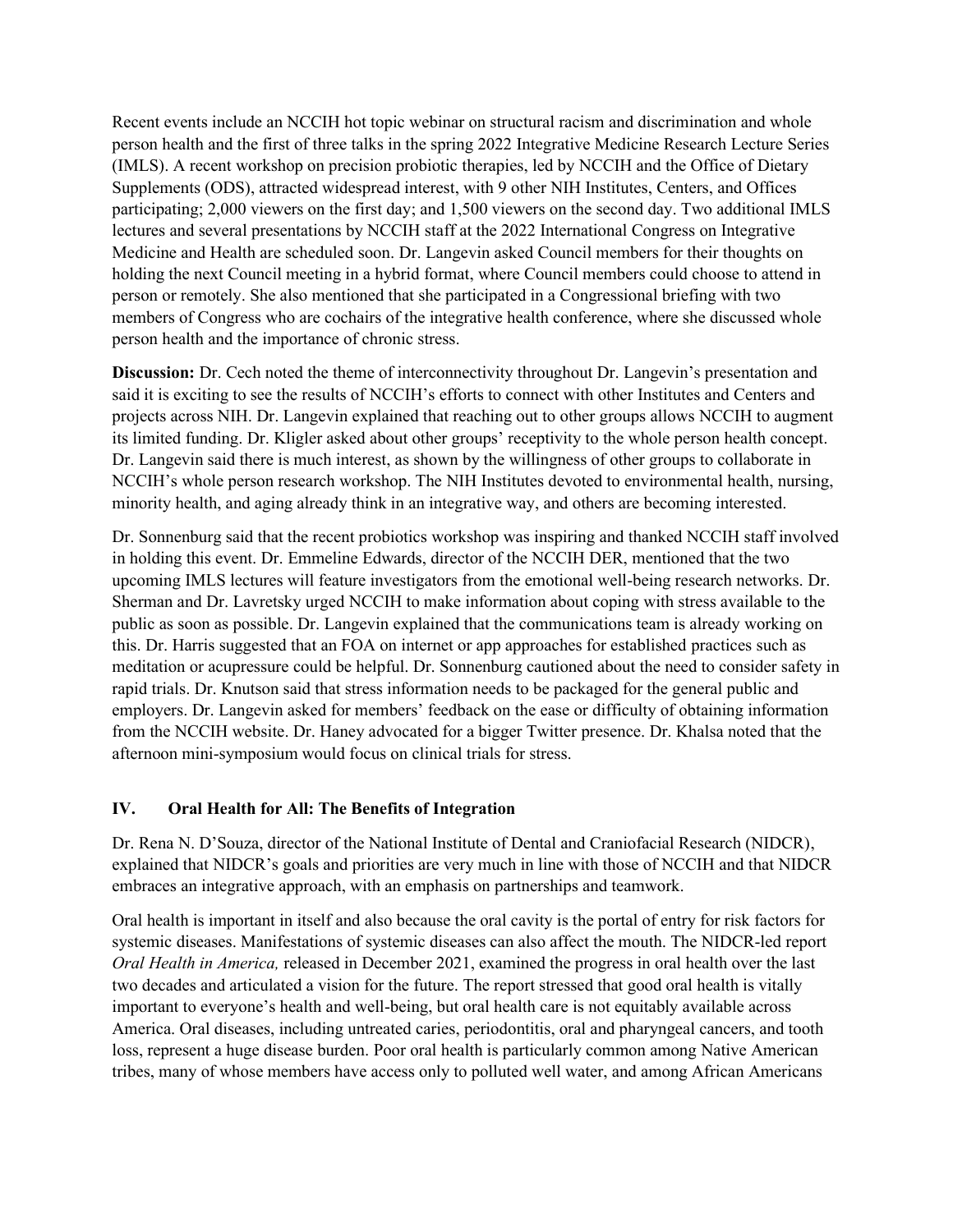and Hispanics who lack access to dental care. The World Health Organization and others have stressed that oral health care should be part of universal health coverage.

NIDCR is the steward for the profession of dentistry, with a mission very intertwined with the practice of dentistry. The missions of the Institute and the profession strengthen each other. Challenges facing NIDCR and the dental profession include the misconception that oral health is not a critical determinant of overall health, the lack of a strong research focus in dental professional organizations and education, and a procedure-based rather than prevention-based approach to oral care. Members of minority groups are underrepresented in the dental workforce and among NIDCR grantees. NIDCR is working toward changing the culture and landscape to increase participation of individuals from underrepresented groups at every level of the dental, oral, and craniofacial research training pipeline. NIDCR's new strategic plan emphasizes translation; core values that include equity, diversity, and inclusion; and a focus on metrics and delivery of results.

NIDCR has launched a dental public health residency and fellowship and a dental clinical research fellowship and is involved in a variety of research programs. Dr. D'Souza emphasized that both NCCIH and NIDCR need to be at the table for NIH-wide collaborations and initiatives, including the Helping to End Addiction Long-term® Initiative, or NIH HEAL Initiative® and initiatives related to temporomandibular joint (TMJ) disorders. Partnering opportunities for NCCIH and NIDCR could include phenotyping dental pain, collaborative first-in-human dental trials, investigating the safety and efficacy of complementary approaches targeted to oral health promotion and restoration, engaging complementary approaches for oral disease prevention and symptom management in diverse populations and settings, and probing interoceptive processes in the context of oral disease.

**Discussion:** Dr. Langevin said she has been impressed with Dr. D'Souza's spirit of collaboration during the short time since she took on the leadership of NIDCR. Dr. Harris suggested that the tongue and its importance in traditional Chinese medicine diagnostic concepts might be an area of overlap for NCCIH and NIDCR. Dr. D'Souza explained that many disease conditions affect the tongue, and it can provide a good indication of overall health. Dr. Cech said that some population groups use alternative therapies based on botanicals for pain management or oral hygiene. Dr. D'Souza said that in the United States, alternative practices for oral health tend to occur outside the context of dentistry except for those used for TMJ disorders. Dr. Langevin explained NCCIH's interest in complementary diagnostic systems and suggested that it could be an area of collaboration. Dr. D'Souza said that digital imaging could help with work in this area. Dr. Langevin thanked Dr. D'Souza for speaking to Council and said she would follow up on potential collaborations.

## **V. Mini-Symposium—Clinical Trials To Address Stress in Different Contexts: What Makes Trials Impactful?**

Dr. Edwards explained that supporting impactful clinical trials is one of the top scientific priorities identified in NCCIH's strategic plan. Also, as Council heard earlier, NCCIH is interested in developing new programs related to stress reduction. This mini-symposium will discuss impactful clinical trials in the context of stress research. Dr. Wendy Weber, chief of the Clinical Research Branch in the DER, will introduce the topic, and three investigators who are conducting research projects on stress in different contexts will use their own work to illustrate various aspects of what makes a trial impactful, including the science being targeted, the approach, the population studied, and the process being followed.

#### **Introduction to NCCIH Trial Funding**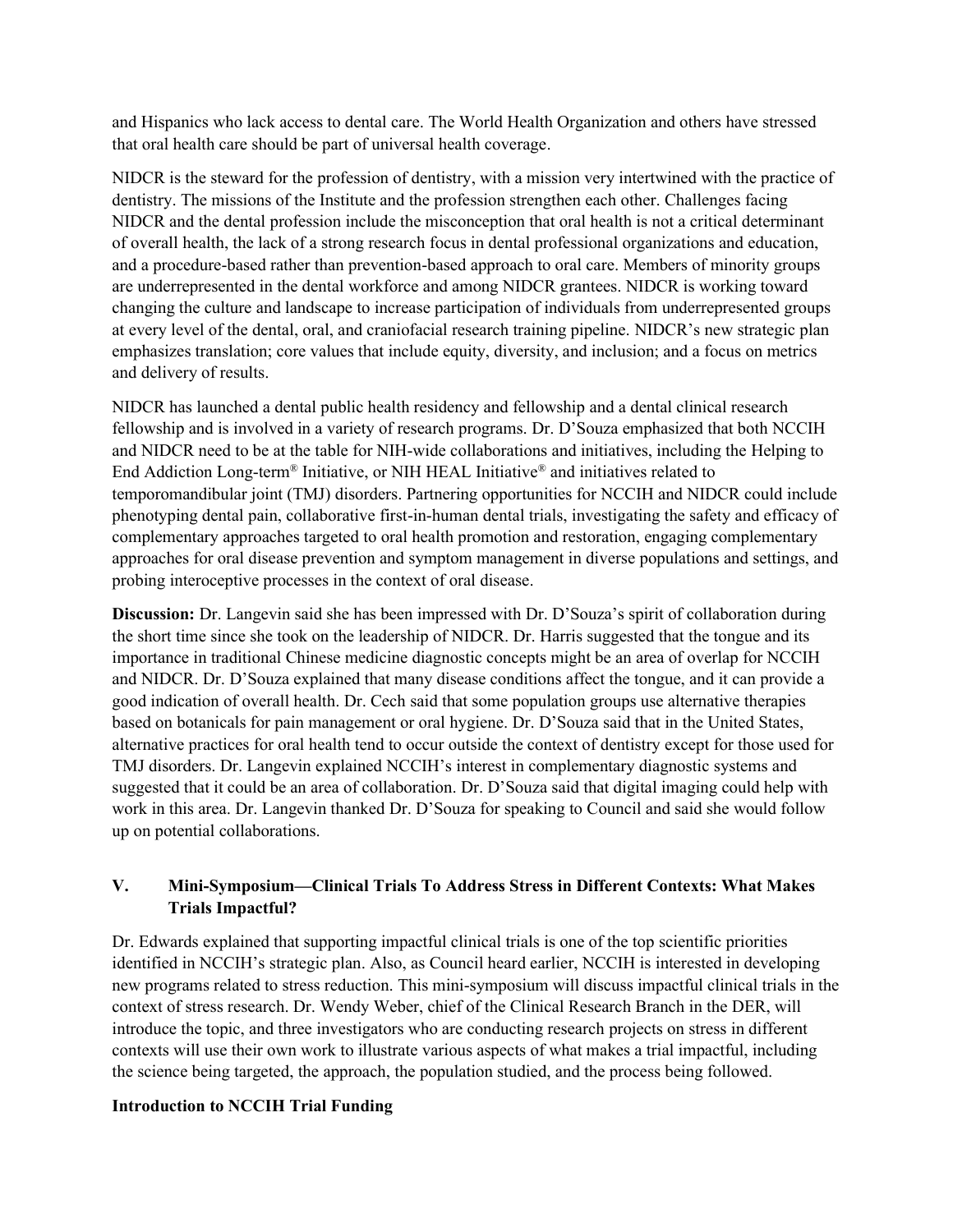Dr. Weber introduced the three investigators who will present their research. Dr. Michael Christopher of Pacific University will describe his experience with adaptation and feasibility testing of an intervention in a work setting, Dr. Zev Schuman-Olivier of the Cambridge Health Alliance and Harvard Medical School will discuss population-based screening in a health care setting, and Dr. Judith Moskowitz of Northwestern University will talk about work that involves addressing implementation barriers in community settings.

Dr. Weber explained that even before the COVID-19 pandemic, NCCIH was interested in the impact of stress on health. The 2017 Stephen E. Straus Distinguished Lecture in the Science of Complementary Therapies was a conversation between Dr. Vivek Murthy, the U.S. Surgeon General, and Dr. Francis Collins, then director of NIH, on the public health consequences of stress in America. Stress has greatly worsened with the pandemic. In July 2020, 68 percent of U.S. adults viewed COVID-19 as a severe or extreme crisis; 62 percent reported increased stress, anxiety, and/or depression; and of those who felt stressed, anxious, or depressed due to COVID-19, 55 percent reported that COVID-19–related stressors interfered moderately, severely, or overwhelmingly in their lives. Two years later, there has not been much improvement. Data released in March 2022 by the American Psychological Association indicated that 80 percent or more of U.S. adults consider rising prices, supply chain issues, global uncertainty, potential retaliation from Russia, and the invasion of Ukraine to be significant stressors. More than 60 percent say that their lives have been forever changed by the pandemic and that with each new variant, they lose hope that the pandemic will ever end. The impact of economic stressors varies for different racial and ethnic groups; in particular, housing is more of a stressor for Black and Latino adults than White adults.

The Centers for Disease Control and Prevention has addressed stress during the pandemic with targeted sets of tips on self-care for different segments of the population. NCCIH's role is to determine how to fund the research to provide evidence on whether taking the recommended actions will reduce stress. NCCIH's research framework calls for studies not just on mechanisms (how an intervention works) but also on how to refine and optimize interventions, test whether they work, and get them out into clinical practice in health care settings or community-based or employer-based settings. NCCIH has funding mechanisms for different stages of research on mind and body interventions and natural product interventions. These funding opportunities have been streamlined to enable researchers to move past feasibility work and proceed to efficacy/effectiveness clinical trials as soon as possible, while still providing opportunities to obtain needed preliminary data. Details about specific funding opportunities can be found on the NCCIH website.

Dr. Weber mentioned work by Dr. Linda Collins of New York University, who has introduced the acronym EASE, which is achieved by balancing Effectiveness of interventions against their Affordability, Scalability, and Efficiency so they can be used in health care or community-based settings. Scalability is crucial if an intervention is to be tailored for different settings or populations.

In considering whether an intervention is ready for efficacy clinical trials, NCCIH considers whether natural products have reproducible effects on biological signatures and whether mind and body interventions are feasible and can be delivered with fidelity across sites. Once interventions are found to have efficacy/effectiveness, pragmatic clinical trials determine whether they remain effective when integrated into health care systems, and other research studies determine how to disseminate or implement the interventions into clinical or community-based settings. Trials all along the continuum of research can be impactful. NCCIH considers success to include supporting a range of clinical trials along the framework, the movement of interventions along the framework when they are found to be feasible and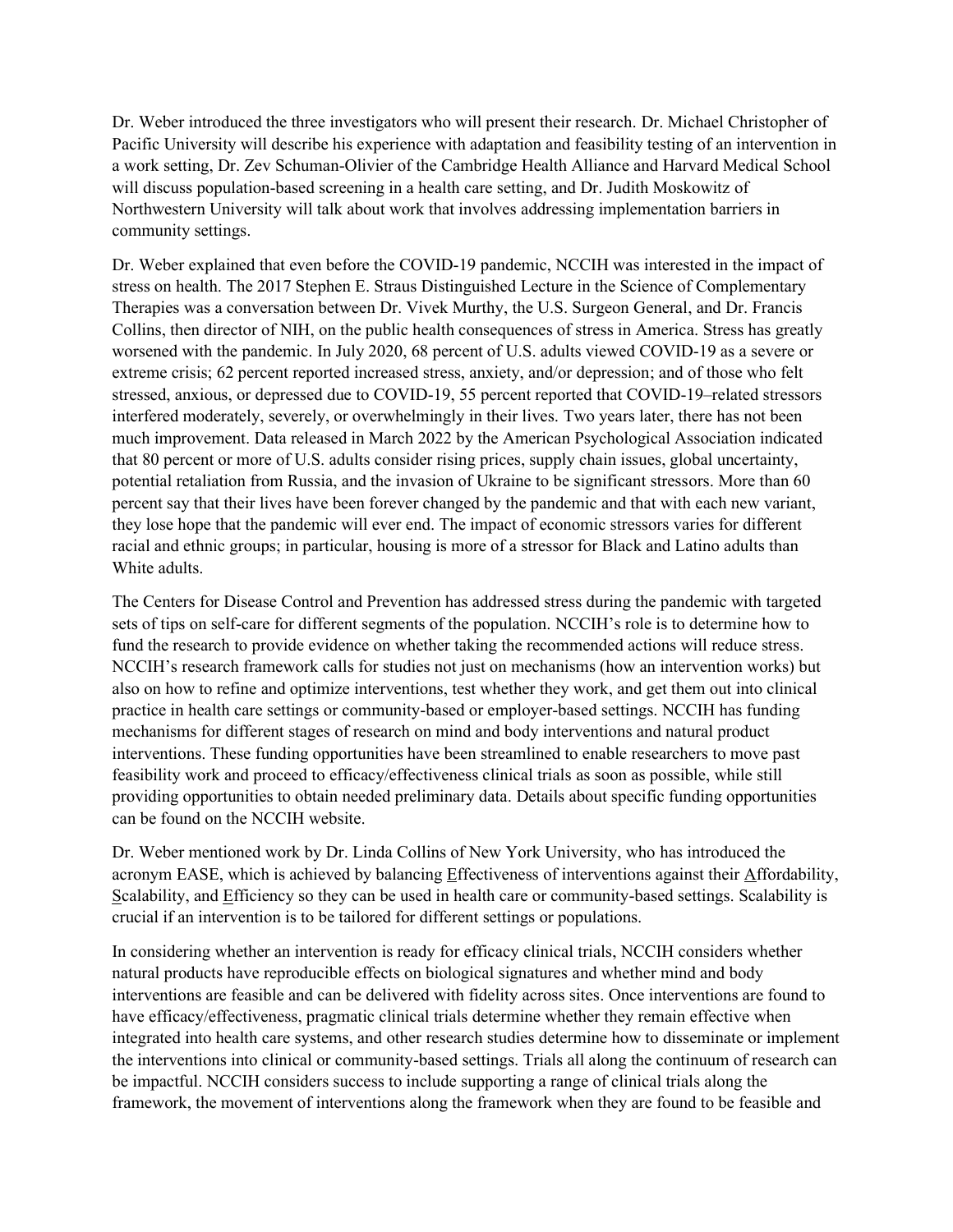effective, and the completion of trials that provide strong evidence for clinical guideline development and health care policy decisions.

## **Results From Single and Multisite Feasibility Trials of Mindfulness-Based Resilience Training With Law Enforcement Officers**

Dr. Christopher began with an anecdote about a police officer who enrolled in a mindfulness-based stress reduction (MBSR) program and found it life-changing. The officer thought that a program of this type would benefit everyone in his profession, and Dr. Christopher believed it might also benefit communities through better policing. Dr. Christopher's laboratory and a group of officers then collaborated to jointly conduct an MBSR program for police officers. Focus groups conducted after this program indicated that the intervention needed adaptations to make it more suitable for law enforcement officers, including an increased focus on resilience enhancement and modifications to decrease officers' feelings of vulnerability during certain exercises.

The adapted program, called mindfulness-based resilience training, was then evaluated in an NCCIHfunded single-site feasibility and acceptability trial that also obtained preliminary data on the impact of the intervention on law enforcement officers' physiological stress reactivity, aggression and implicit race bias activation, and psychological health and risk. The trial met its feasibility and acceptability goals except that the participants found the home practice requirement of 45 minutes a day unreasonable. Compliance with study assessments was high, and interviews with the participants indicated that they saw benefits from the program, particularly in terms of decreasing their reactivity to stressful situations. From this trial, the study team learned that police leadership needed to be engaged early, that better buy-in at the beginning of the program was needed to decrease early dropouts, that the implicit bias measure used in the trial lacked ecological validity, that few participants continued any formal meditation practice at 3 months' follow-up, and that efforts needed to be made to recruit a more diverse sample.

The next step was a multisite feasibility trial, also funded by NCCIH, to assess the fidelity of all randomized controlled trial (RCT) procedures across three sites in preparation for a full-scale efficacy trial. The intervention was further adapted in response to experiences in the previous study, with increased emphases on reactivity, trauma, and interoceptive awareness; an initial immersion session to increase buy-in; and booster sessions to encourage continued mindfulness practice. An active control condition was included in this second study. The investigators intended to use an entirely in-person protocol, and the protocol was completed successfully for one group at the first site just before the COVID-19 pandemic began. Work was then delayed by COVID-19 and by concerns about the appropriateness of the study, considering social justice concerns and protests at the time. The study then switched to an entirely virtual protocol, with different assessments and biomarkers than originally planned. The interventions have now been completed, and 6-month follow-up data have been collected. Most feasibility and acceptability benchmarks, including diversity recruitment targets, were achieved. The researchers are assessing multisite fidelity through reviews of session recordings, and they have developed a coding scheme for qualitative findings from participant interviews. The next steps include completion of data analysis and submission of an application for funding for a multisite efficacy trial.

### **CHAMindWell and The Resilience Study**

Dr. Schuman-Olivier described a large project that started at the beginning of the COVID-19 pandemic, when it was recognized that the pandemic had caused a tsunami of mental health needs, as well as increases in a variety of psychosocial stressors that impact mental health. The Cambridge Health Alliance (CHA) and the Harvard psychiatry team quickly put together a free online mental wellness program,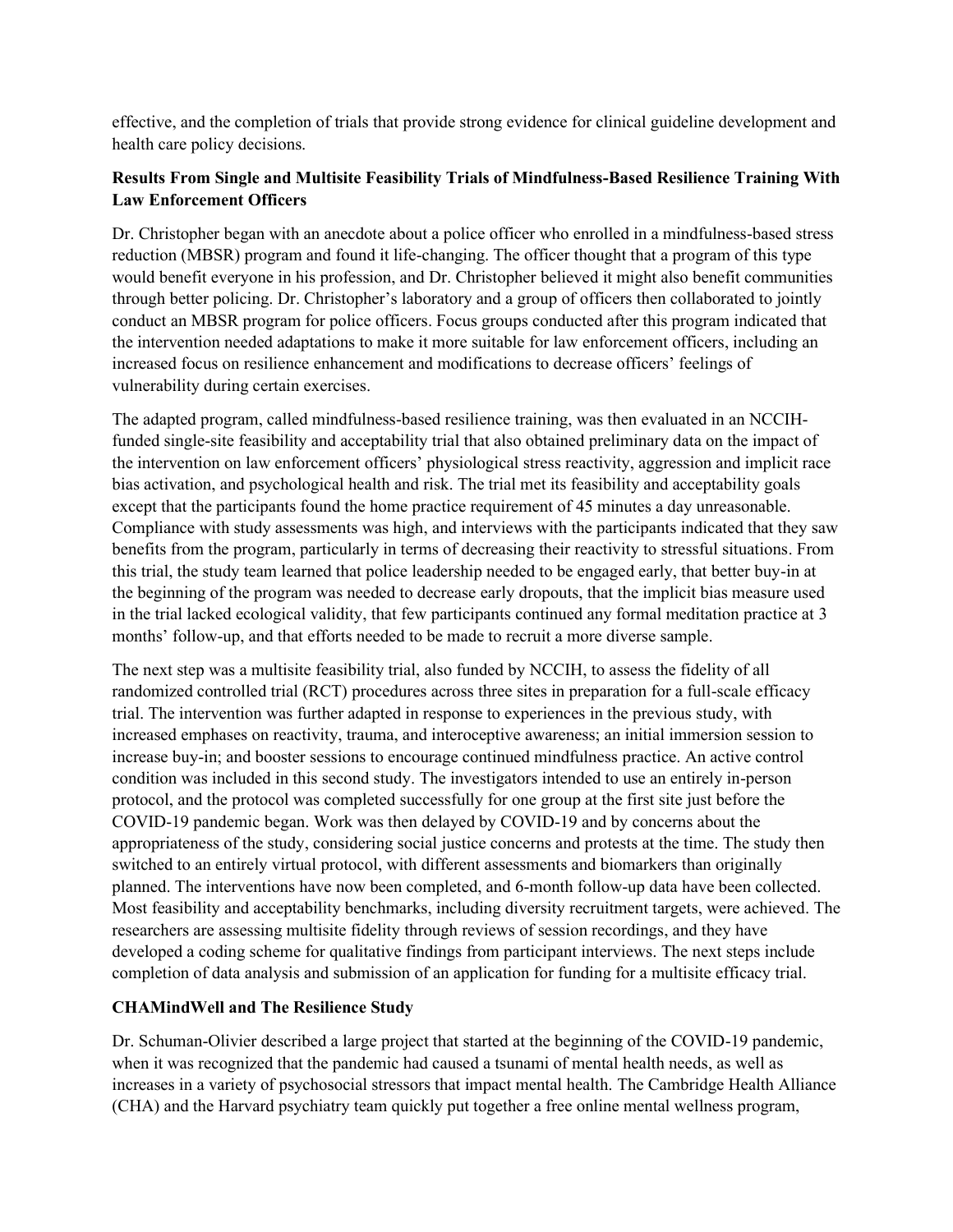called CHAMindWell, to connect patients and employees with services and an online community. Participants completed computer adaptive testing for mental health and social determinants of health at baseline and on several later occasions throughout the year, were grouped into three tiers (for severe, mild/moderate, or no/minimal symptoms), and received personalized recommendations and access to resources based on the tiers, with those in the two higher tiers referred to clinical care.

In a pilot conducted in the early stages of lockdown, participation in CHAMindWell and a mindfulness program led to decreases in anxiety and depressive symptoms. Data from CHAMindWell were integrated into a Research Electronic Data Capture (REDcap) external module. Focus groups were conducted with patients and community members in summer and fall 2020. Dr. Schuman-Olivier and his colleagues then submitted an NIH grant application for a comparative effectiveness RCT, called The Resilience Study, within CHAMindWell, and NIH funded it. There were substantial COVID-19–related delays in getting institutional review board (IRB) approval of the RCT. Implementation was stopped between January and March 2021 to deal with internal impacts and staff changes, as well as with delayed IRB review. When enrollment in the RCT began, the response was beyond the capacity of the system, and it was necessary to close or limit enrollment on several occasions.

The Resilience Study is a comparative effectiveness trial that compares CHAMindWell with two online versions of evidence-based treatments for depression, with the specific aims of examining the effects of the programs on levels of depressive symptoms, substance use, and televisit utilization. A substudy that involves collection of saliva samples was hampered by the classification of saliva as a Category B infectious substance because of COVID-19, which led to delays due to the need for changes in sample collection and transport methods, plus additional required safety reviews.

Preliminary national data suggest that the pandemic triggered dramatic increases in symptoms of depression and anxiety beginning in 2020, with symptoms remaining twice as prevalent in 2021 as in 2019. Thus, the goal of CHAMindWell is to reduce symptoms, but it would not be realistic to expect symptoms to return to prepandemic levels. CHAMindWell enrollment data (for the program as a whole, not the RCT) show that proportions of participants from various race/ethnicity groups reflected those in the CHA service area. Initial data indicate that CHAMindWell participation led to reductions in symptoms of anxiety, post-traumatic stress disorder, depression, and mania over time. Many people in the higher tiers of symptoms moved down to lower tiers during follow-up. The majority of participants referred for therapy participated in group-based programs, which was a desirable finding from the standpoint of feasibility because access to individual therapy was limited by high demand. The RCT is in progress and has almost reached its enrollment goal.

## **FOREST: Fostering Optimal Regulation of Emotion To Prevent Secondary Trauma (R21AT011863)**

Dr. Moskowitz has conducted research on a multicomponent intervention that teaches people to have more positive emotions on a daily basis to cope with stress. Multiple trials in several population groups have provided evidence that the intervention is effective. In the FOREST study, which she summarized here, implementation of this intervention is being evaluated in a real-world setting with front-line staff at READI Chicago (READI stands for Rapid Employment and Development Initiative), a program that is designed to reduce gun violence by providing community-based outreach, psychosocial support, and job skills training to adults living in Chicago neighborhoods with high rates of unemployment, poverty, and firearm injury and mortality. Front-line staff at READI Chicago experience high levels of stress and have high risks of burnout and secondary trauma, as well as high turnover rates.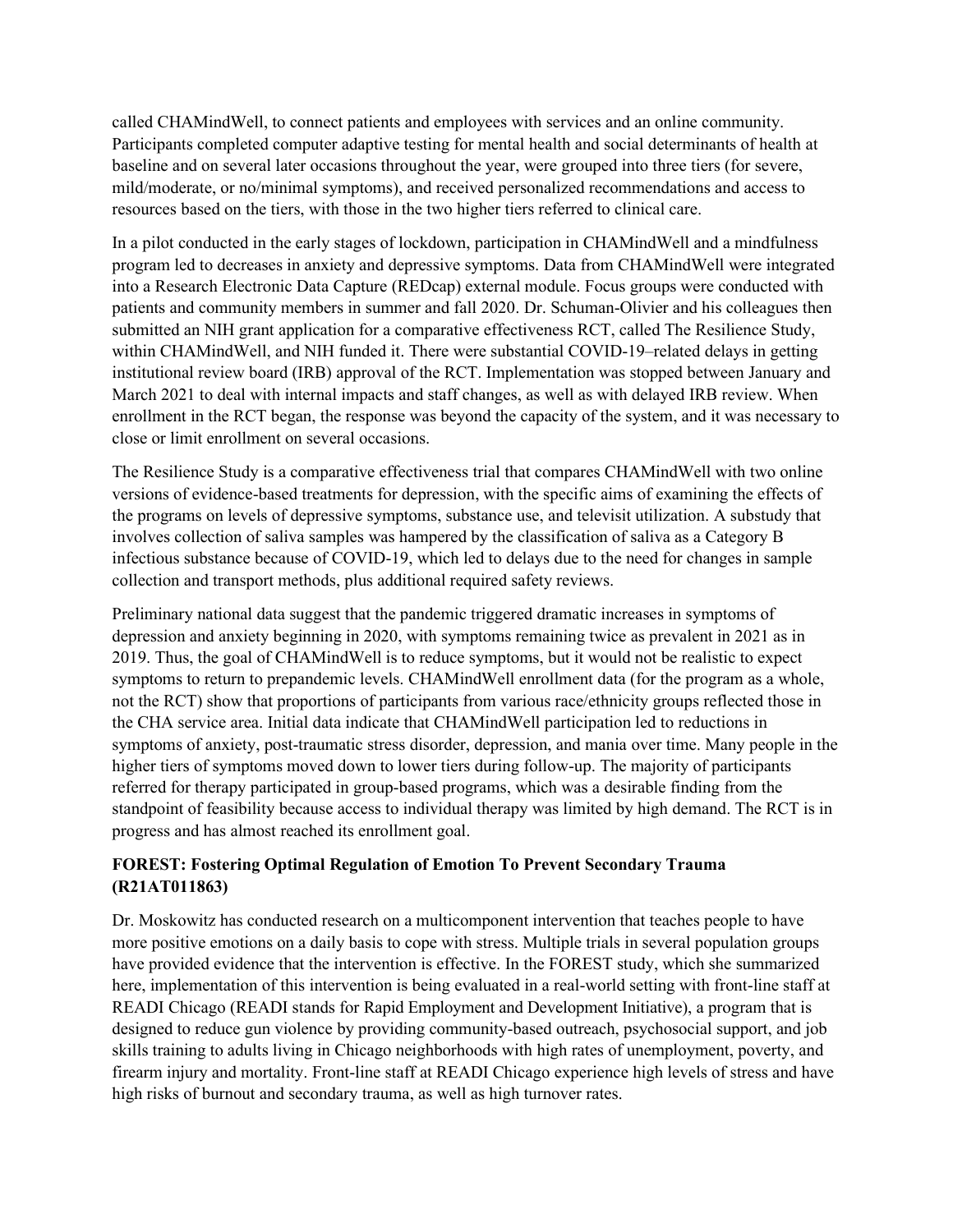A small pilot test of the intervention, designed as a train-the-trainers program, was conducted virtually with READI Chicago staff in fall 2020, and positive feedback was obtained from participants. As the pilot test was ending, NIH released an FOA (PAR-21-191, R21/R33) for firearm injury and mortality prevention research. Dr. Moskowitz and her colleagues submitted an application and received a grant to adapt, implement, and manualize the intervention and build capacity for READI Chicago to sustainably enhance resilience, prevent burnout, and reduce turnover among front-line staff. The research is currently in the R21 (exploration/preparation) phase, which includes adapting and finalizing the content of the intervention; informing strategies for implementation at three READI Chicago sites based on system, organization, and staff factors; and designing a prospective longitudinal pilot study to examine implementation and effectiveness outcomes. Five focus groups with staff members in different roles have been conducted, and several facilitators for and barriers to implementation have been identified. In-depth interviews will be conducted to follow up on the focus group findings. If the R21 benchmarks are met, Dr. Moskowitz's team will proceed to the R33 phase, which includes conducting the longitudinal pilot study, assessing sustainability of the intervention at the organization level, and preparing to disseminate the intervention to other gun violence prevention programs.

**Discussion:** Dr. Langevin asked whether less could be more when it comes to expectations for practice of a technique. Might setting a smaller, more achievable goal be better in terms of empowering individuals? Dr. Christopher said that Dr. Langevin's idea is consistent with what he found in his study. If the practice goal was set too high, people would not even try to achieve it. Dr. Schuman-Olivier added that there is a dosing effect with mindfulness interventions: the more you practice, the greater the effects. However, if the requirement for practice is too great, participants become overwhelmed and do not practice at all. People may need coaching about self-compassion before they can do mindfulness practice. Dr. Harris said that when graduate students were taught mindfulness-based meditation as a course, reductions in anxiety and depression were seen even with a small practice requirement. Dr. Sherman said that after people become accustomed to mindfulness, the next challenge is applying it to daily life, and this step may be harder to figure out. Dr. Schuman-Olivier said that over an 8-week learning period, applying mindfulness to daily life becomes automatic for many people. Dr. Christopher said that informal mindfulness practice may build on formal practice.

Dr. Evans asked how the impact of COVID-19 on research will affect data analysis. Both increased stress and modifications of interventions during the pandemic could make analysis more complex. Dr. Moskowitz said that in her research, it has been helpful that both intervention and control groups have gone through the same experiences. Dr. Weber said that investigators who are conducting pragmatic trials are looking at how to manage statistical analysis in these situations, and publications will be forthcoming. The trials that were most disrupted were those with stepped wedge designs or parallel group designs; biostatisticians are looking at the issues and will make recommendations. Dr. Lavretsky said that patient preferences are rarely included in study designs, yet if patients do not like an intervention, they will not do it. Dr. Schuman-Olivier said that programs labeled as "stress" or "resilience" interventions get different reactions from participants than those labeled as "mindfulness." He also noted that the importance of informal versus formal practice varies in different populations.

Dr. Weber thanked the speakers and said that their presentations had illustrated how different types of studies and stages of research can be important for different reasons. Studies that focus on feasibility, tailoring, efficacy, or implementation can all be impactful.

#### **VI. Concept Clearances**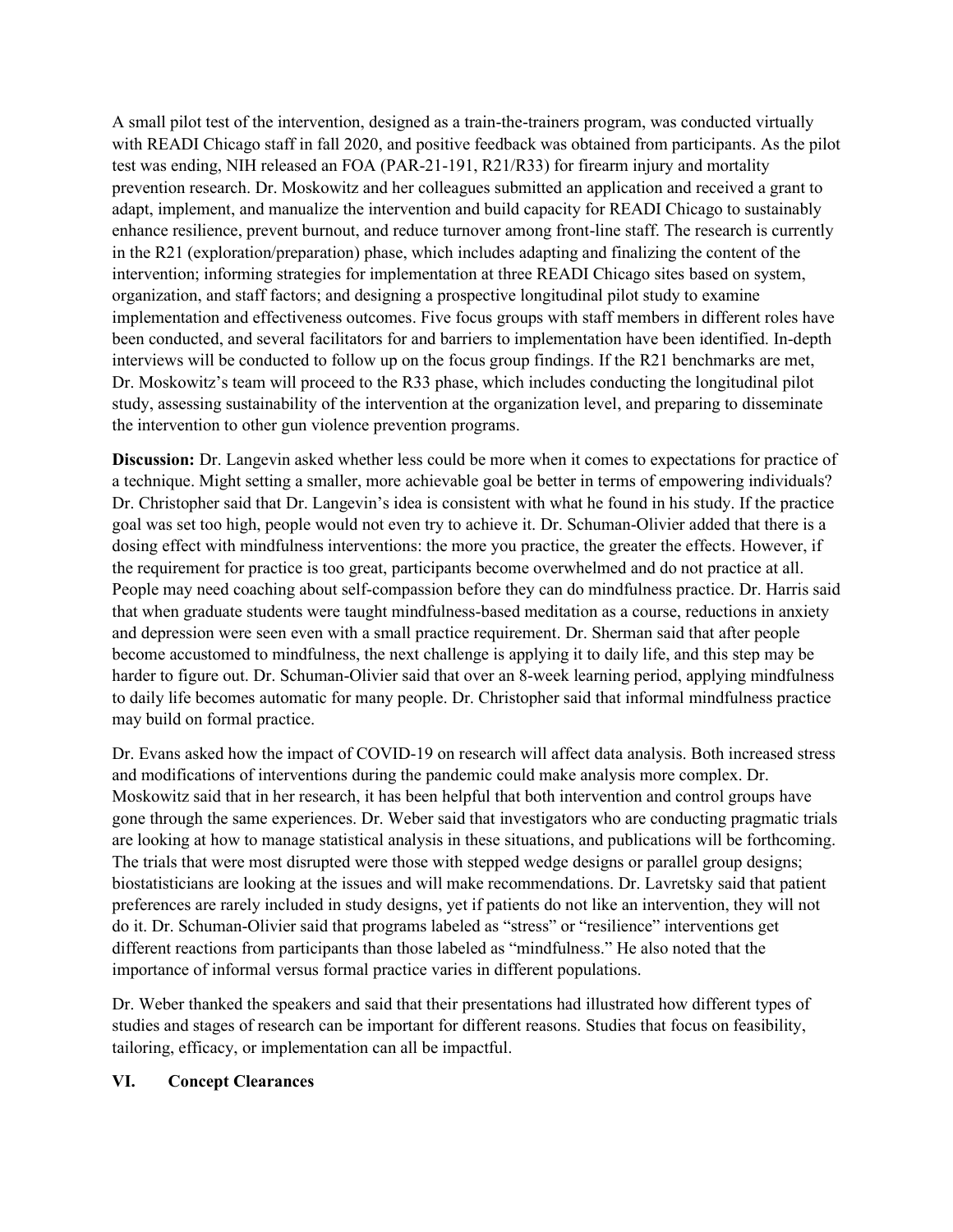### **1. Validation Studies of Analytical Methods for Dietary Supplement Constituents**

Dr. Adam Kuszek of ODS presented a concept for reissuance of administrative supplements for validation studies of analytical methods for dietary supplements and natural products. The FOA would be a component of the ODS Analytical Methods and Reference Materials Program. Formal validation studies are critical in assessing an analytical method's accuracy, precision, applicability, sensitivity, and repeatability.

This initiative began in 2011 and is funded entirely by ODS. NCCIH has been a strong partner, with 12 of the 17 awards to date and about \$1 million in funding going to NCCIH grantees. The majority of the methods that have been studied were for natural product metabolites in biological samples.

ODS is requesting clearance for a proposed reissue with a continued focus on identifying and quantifying chemical constituents and metabolites in reagents, clinical interventions, and biological samples. The proposed reissue will more clearly include metabolomic methods in the scope of applicable methods for validation and will emphasize considering methods for source identification, establishing quality control, and monitoring experimental preparation reproducibility.

**Discussion:** Dr. Cech said she had benefited from this program and asked whether ODS was looking for a focus on any specific botanicals. Dr. Kuszek said there was no focus on a particular botanical right now, and ODS intended to allow investigators to choose the focus areas. Both prominent and less prominent botanicals have been studied.

Council approved the concept unanimously.

# **2. Research Networks To Promote Innovative Mechanistic and Translational Studies of Sickle Cell Pain**

Dr. Inna Belfer, a program director in the NCCIH DER, presented a concept for the creation of multidisciplinary networks to develop a framework and resources for translational and reverse translational research on sickle cell disease (SCD) pain.

SCD is an understudied lifelong disease that impacts an underserved population in the United States. Pain—including severe acute pain episodes, chronic persistent pain, and neuropathic pain—is its most common clinical complication, and pain may continue even after curative therapy. NCCIH and the National Heart, Lung, and Blood Institute co-led a July 2021 workshop on the current status of research on SCD pain and future research needs. Workshop speakers emphasized that while SCD as a disease is well understood, the mechanisms of SCD pain are not. Pain in SCD is complex and heterogenous; it may affect multiple organs and change over time.

Current barriers in SCD pain research include limited opportunities to integrate research across multiple disciplines; limited opportunities to connect SCD pain researchers and experts from other pain fields; limited platforms for dissimilation of knowledge among SCD pain researchers and between researchers, clinicians, and patients; and limited diversity and inclusion of underrepresented researchers. The proposed networks would bring together investigators from different disciplines to provide multidisciplinary cross training, conduct meetings and conferences, develop platforms for information dissemination, and support small-scale pilot projects in these priority areas: potential therapeutic targets, reverse translation, biomarkers, multimodal interventions, and whole person health. The structure of the networks would be similar to that of NCCIH-supported networks on emotional well-being and force-based manipulation.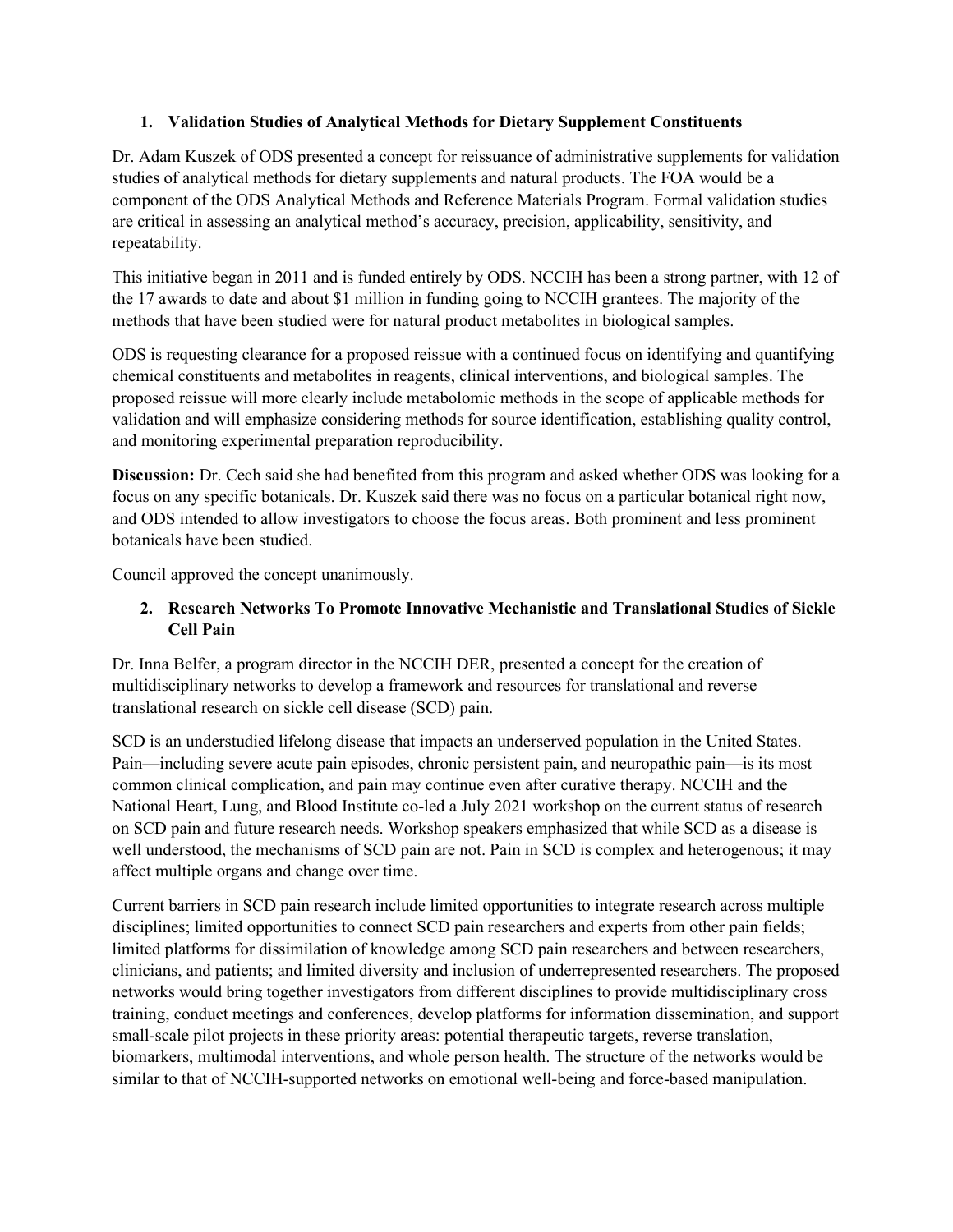**Discussion:** Dr. Coghill said that SCD is woefully under researched, and therefore the idea of collaboration across disciplines is exciting. Dr. Harris pointed out that because of the rarity of SCD, multisite recruitment is essential for clinical studies. Dr. Belfer said that patient engagement will be a big aspect of the networks. Dr. Coghill said that obtaining equity is challenging. Dr. Sherman said that these networks could serve as models for building networks for other complex conditions and interdisciplinary topics. Dr. Edwards said that NCCIH has been experimenting with this model; if approved, this will be the third set of networks. NCCIH sees this as an economical way to jumpstart a field. Dr. Mehling asked about existing clinical networks for SCD. Dr. Belfer explained that several networks exist, but they are focused on other aspects of the disease.

Council approved the concept with 13 votes in favor and 1 abstention.

# **3. Building Cross-Cutting Research Network(s) To Promote Multidisciplinary Mechanistic Studies of Music and Health**

Dr. Wen Chen, chief of the Basic and Mechanistic Research Branch in the DER, explained that NIH held a workshop in January 2017, "Music and the Brain: Research Across the Lifespan." The report from this workshop made recommendations for enhancing research in four broad areas: basic and mechanistic research, translational and clinical research, methods and outcomes, and capacity building and infrastructure. The first two recommendations have been addressed through grants awarded in 2019 and 2020, and the third was addressed through a series of workshops in 2021 that have led to the creation of a toolkit for research on music-based interventions. The concept presented here addresses the final recommendation, on capacity building and infrastructure.

The proposed new initiative would support a group of research networks, each focusing on a specific health condition highly relevant to music-based interventions, such as pain, Alzheimer's disease, Parkinson's disease, stroke, or aging. The networks will develop frameworks to guide future clinical research, use consistent terminology and taxonomy, and support interdisciplinary collaborations and pilot studies to test novel mechanistic hypotheses and develop mechanistic measures, outcomes, and biomarkers. These objectives will be accomplished through meetings, workshops, and conferences, as well as collaborative discussions and exchanges through visiting scientist arrangements and training opportunities. The networks will also fund pilot research projects to provide preliminary data needed for music and health investigators to compete for larger NIH grants. The networks would sustain their scientific impact through publications, dissemination, and outreach. High-priority topics for the networks include defining and differentiating music-based interventions and identifying their active components, exploring mechanisms and biomarkers relevant to music-based interventions for a specific health condition, and developing novel technologies, tools, and models.

**Discussion:** In response to questions from Dr. Lavretsky on whether the networks would only generate opportunities for funding and about criteria for investigators joining the networks, Dr. Chen said that the networks would bring people from different disciplines together to generate preliminary data to help them be competitive. Typically, there would be a broad call for pilot projects that would go beyond the institutions receiving support. Dr. Edwards said that networks of this type always have a set of highpriority topics. Successful investigators must demonstrate that they can address some of these topics and conceptualize projects that move the field forward. Dr. Mehling asked whether dance-based interventions for Parkinson's disease could be included. Dr. Chen said yes, unless no music is involved. A metronome or drumming would qualify as music because these interventions have rhythm.